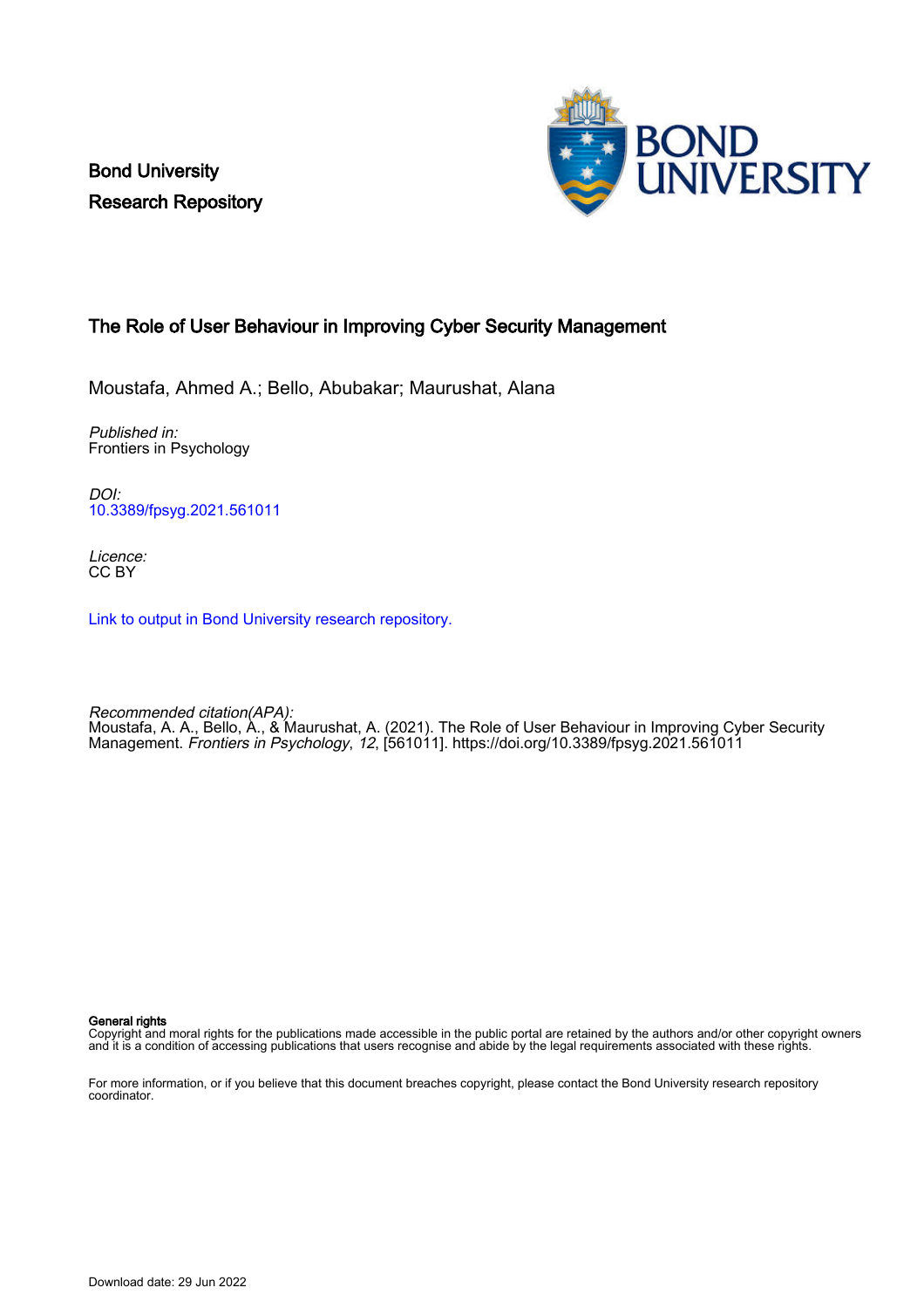



# [The Role of User Behaviour in](https://www.frontiersin.org/articles/10.3389/fpsyg.2021.561011/full) Improving Cyber Security Management

#### Ahmed A. Moustafa1,2,3\*, Abubakar Bello4 and Alana Maurushat4

<sup>1</sup> School of Psychology, Western Sydney University, Sydney, NSW, Australia, <sup>2</sup> The Marcs Institute for Brain, Behaviour and Development, Western Sydney University, Sydney, NSW, Australia, <sup>3</sup> Department of Human Anatomy and Physiology, Faculty of Health Sciences, University of Johannesburg, Johannesburg, South Africa, <sup>4</sup> School of Social Sciences, Western Sydney University, Sydney, NSW, Australia

Information security has for long time been a field of study in computer science, software engineering, and information communications technology. The term 'information security' has recently been replaced with the more generic term cybersecurity. The goal of this paper is to show that, in addition to computer science studies, behavioural sciences focused on user behaviour can provide key techniques to help increase cyber security and mitigate the impact of attackers' social engineering and cognitive hacking methods (i.e., spreading false information). Accordingly, in this paper, we identify current research on psychological traits and individual differences among computer system users that explain vulnerabilities to cyber security attacks and crimes. Our review shows that computer system users possess different cognitive capabilities which determine their ability to counter information security threats. We identify gaps in the existing research and provide possible psychological methods to help computer system users comply with security policies and thus increase network and information security.

#### **OPEN ACCESS**

#### Edited by:

Richard Keith Wortley, University College London, United Kingdom

#### Reviewed by:

Karima Boudaoud, Université Côte d'Azur, France Palvi Aggarwal, Carnegie Mellon University, United States

\*Correspondence:

Ahmed A. Moustafa a.moustafa@westernsydney.edu.au

#### Specialty section:

This article was submitted to Cognition, a section of the journal Frontiers in Psychology

Received: 11 May 2020 Accepted: 03 May 2021 Published: 18 June 2021

#### Citation:

Moustafa AA, Bello A and Maurushat A (2021) The Role of User Behaviour in Improving Cyber Security Management. Front. Psychol. 12:561011. doi: [10.3389/fpsyg.2021.561011](https://doi.org/10.3389/fpsyg.2021.561011)

Keywords: cyber security, social engineering, information security, phishing, cognitive hacking

# INTRODUCTION

According to National Initiative for Cybersecurity Careers and Studies, cybersecurity is defined as 'the activity or process, ability, or capability or state whereby information and communications systems and the information contained therein are protected from and/or defended against damage, unauthorised use or modification, or exploitation.' Cyber and network systems involve at least four components: computer system users, security system analysts, cyber attackers, and computer systems. Cyber attackers often attempt to obtain, modify, or keep unauthorised information [\(Landwehr,](#page-8-0) [1981;](#page-8-0) [Thompson,](#page-9-0) [2004\)](#page-9-0).

Most of the research on cybersecurity has focused on improving computer network systems [\(Nobles,](#page-8-1) [2018\)](#page-8-1), as many believe that information technology advances and software development is the main way to increase information security [\(Sadkhan,](#page-9-1) [2019;](#page-9-1) [Benson and Mcalaney,](#page-7-0) [2020\)](#page-7-0). Fewer studies have been conducted on enhancing cognitive capabilities and situational awareness of system analysts [\(D'Amico et al.,](#page-7-1) [2005;](#page-7-1) [Barford,](#page-7-2) [2010;](#page-7-2) [Dutt et al.,](#page-7-3) [2013;](#page-7-3) [Knott et al.,](#page-8-2) [2013;](#page-8-2) [Tyworth](#page-9-2) [et al.,](#page-9-2) [2013;](#page-9-2) [Mancuso et al.,](#page-8-3) [2014;](#page-8-3) [Gutzwiller et al.,](#page-7-4) [2015;](#page-7-4) [Aggarwal et al.,](#page-6-0) [2018;](#page-6-0) [Veksler et al.,](#page-9-3) [2018\)](#page-9-3).

However, cyber attackers can also manipulate the minds of computer system users, rather than a computer system itself, by, for example, using social engineering (e.g., tricking of computer system users to gain information, such as passwords) and cognitive hacking (e.g., spreading of misinformation) to break into a network or computer system [\(Cybenko et al.,](#page-7-5) [2002;](#page-7-5) [Thompson,](#page-9-0) [2004;](#page-9-0) [McAlaney et al.,](#page-8-4) [2015;](#page-8-4) [King et al.,](#page-8-5) [2018;](#page-8-5) [Fraunholz et al.,](#page-7-6) [2019\)](#page-7-6). According to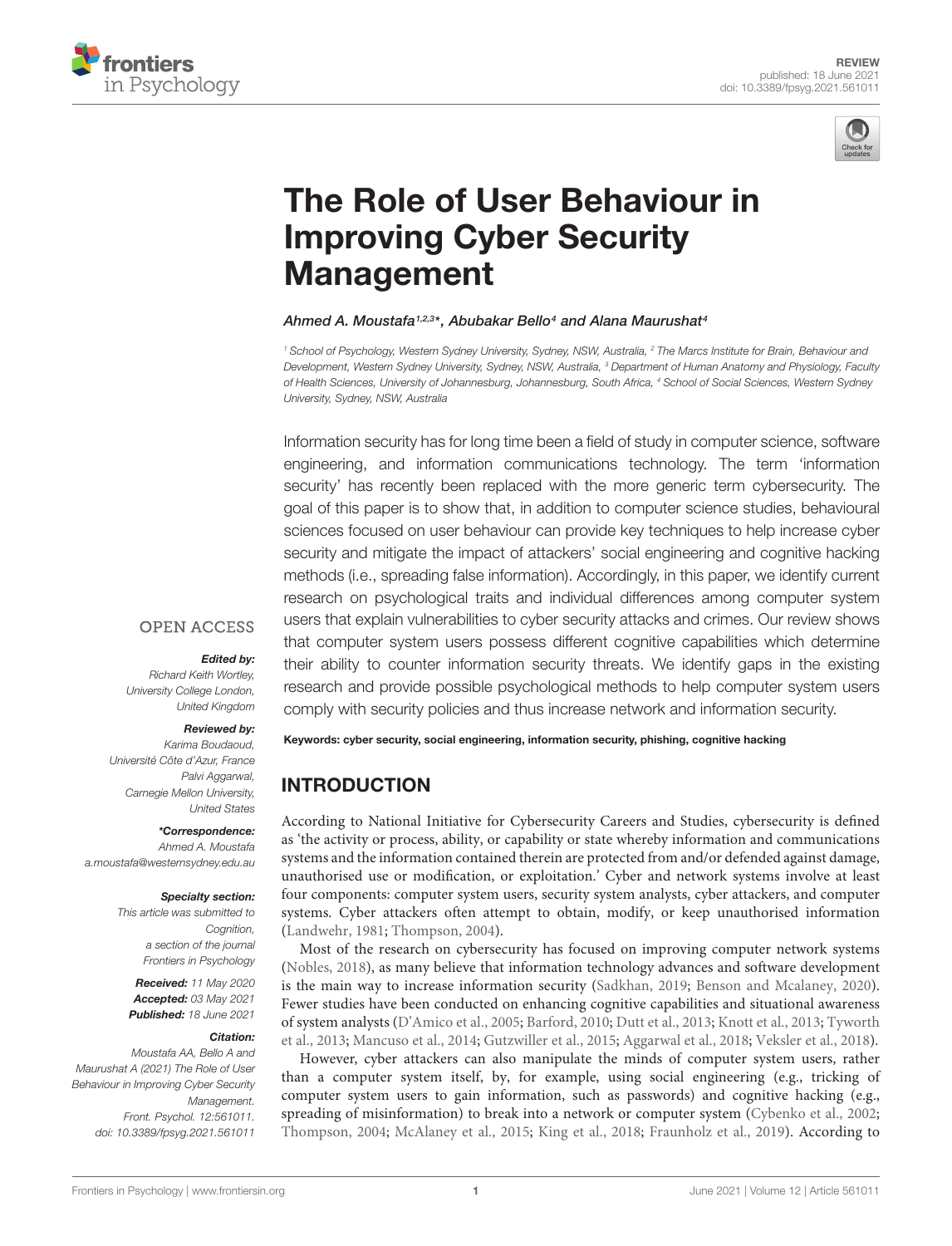[Bowen et al.](#page-7-7) [\(2014\)](#page-7-7), social engineering attacks account for 28% of total cyber security attacks and 24% of these attacks occurred due to phishing. According to CyberEdge Reports, more than 70% of social engineering attacks have been successful in the last few years. In the 2018 and 2019 reports by Telstra, human errors are the greatest threat in cybersecurity. The reports claim that phishing (and spear-phishing) attacks were the most common attacks and they utilised partial social engineering and fraud to scam victims into installing malware or illegitimate websites to acquire their credentials. In these types of attacks, victims are often sent emails or text messages that appear, for example, to be for a software upgrade, legitimate correspondence from a third party supplier, information on a current storm or crisis, or notifications from a bank or a social networking site. In addition to falling victim to phishing attacks, computer system users also conduct other cyber security errors, such as sharing passwords with friends and family and also not installing software updates.

It is important to note that there are individual differences among computer system users in terms of complying with security behaviours. Several studies found that individual differences in procrastination, impulsivity, future thinking, and risk taking behaviours can explain differences in complying with security policies. Importantly, given the existing human errors that can impact network security, we will discuss the use of psychological methods to improve compliance with security policies. Such psychological methods include using novel polymorphic security warnings, rewarding and penalizing good and bad cyber behaviour, and increasing thinking about future consequence of actions.

This paper is structured as follows. First, we discuss studies and measures related to complying with security policies. Second, we discuss kinds of cyber security errors done by many computer system users, including falling victim to phishing, sharing passwords, and not installing software updates and. Third, we discuss individual differences underlying cyber security behaviours in computer system users, including procrastination, impulsivity, future thinking, and risk taking behaviours. We conclude by suggesting psychological methods that could be used to move user behaviour toward secure practices.

# COMPLYING WITH SECURITY POLICIES

Complying with security policies is one key behaviour to protect computer and network systems. There have been few studies on the psychology of compliance with security policies [\(Chan](#page-7-8) [et al.,](#page-7-8) [2005;](#page-7-8) [Lee and Kozar,](#page-8-6) [2005;](#page-8-6) [Hazari et al.,](#page-7-9) [2009;](#page-7-9) [Anderson](#page-6-1) [and Agarwal,](#page-6-1) [2010;](#page-6-1) [Maurushat,](#page-8-7) [2010;](#page-8-7) [Guo et al.,](#page-7-10) [2011\)](#page-7-10). A lack of complying with security policies can significantly undermine information security [\(Greenwald et al.,](#page-7-11) [2004;](#page-7-11) [Mishra and Dhillon,](#page-8-8) [2006;](#page-8-8) [West,](#page-9-4) [2008\)](#page-9-4). For example, several studies have shown that computer system users often ignore security warnings [\(Schechter](#page-9-5) [et al.,](#page-9-5) [2007;](#page-9-5) [Akhawe and Felt,](#page-6-2) [2013;](#page-6-2) [Bravo-Lillo et al.,](#page-7-12) [2013;](#page-7-12) [Brase et al.,](#page-7-13) [2017\)](#page-7-13).

To measure such humans' security behaviours, [Egelman and](#page-7-14) [Peer](#page-7-14) [\(2015\)](#page-7-14) developed the Security Behaviour Intentions scale. The scale measures attitudes toward choosing passwords, device security, regularly updating software, and general awareness about security attacks. The scale has 16 questions, such as (a) I use a password/passcode to unlock my laptop or tablet, (b) When I'm prompted about a software update, I install it right away, (c) I manually lock my computer screen when I step away from it, and (d) If I discover a security problem, I continue what I was doing because I assume someone else will fix it. The scale itself represents very basic aspects of security protection and mitigation techniques. As we discuss below, several studies have used this scale to measure types of security errors done by computer system users.

Non-compliance with a security policy can go beyond mere ignoring warnings, choosing poor passwords or failing to adopt recommended security measures. In a recent study, [Maasberg](#page-8-9) [et al.](#page-8-9) [\(2020\)](#page-8-9) found that the dark triad traits (machiavellianism, narcissism and psychopathy, machiavellianism, narcissism and psychopathy, [Paulhus and Williams,](#page-8-10) [2002\)](#page-8-10) correlate with malicious behaviour intentions such as insider threats. [Harrison](#page-7-15) [et al.](#page-7-15) [\(2018\)](#page-7-15) recently reported that the Dark triad can explain unethical behaviour such as committing cyber fraud. The concept of Dark Triad and Big Five Methods will be explored and critiqued further in the following section.

# HUMAN CYBER SECURITY ERRORS

In this section, we describe the kinds of cyber security errors conducted by many computer system users. Several reports have shown that humans are considered the greatest vulnerability to security [\(Schneier,](#page-9-6) [2004;](#page-9-6) [Furnell and Clarke,](#page-7-16) [2012\)](#page-7-16), which has been also confirmed by recent reports. One report estimated that 95% of cyber and network attacks are due to human errors [\(Nobles,](#page-8-1) [2018\)](#page-8-1). In our context, humans are either computer system users or security analysts [\(King et al.,](#page-8-5) [2018;](#page-8-5) [Andrade](#page-6-3) [and Yoo,](#page-6-3) [2019\)](#page-6-3), though most research on this area focuses on errors done by computer system users. According to [Ifinedo](#page-8-11) [\(2014\)](#page-8-11), company employees are the weakest link in ensuring system security (for discussion and analysis, also see [Sasse](#page-9-7) [et al.,](#page-9-7) [2004;](#page-9-7) [Vroom and von Solms,](#page-9-8) [2004;](#page-9-8) [Stanton et al.,](#page-9-9) [2005;](#page-9-9) [Guo et al.,](#page-7-10) [2011\)](#page-7-10).

Some human errors related to cyber and network security include, but not limited to, sharing passwords, oversharing information on social media, accessing suspicious websites, using unauthorised external media, indiscriminate clicking on links, reusing the same passwords in multiple places, opening an attachment from an untrusted source, sending sensitive information via mobile networks, not physically securing personal electronic devices, and not updating software [\(Boyce](#page-7-17) [et al.,](#page-7-17) [2011;](#page-7-17) [Calic et al.,](#page-7-18) [2016\)](#page-7-18). Along these lines, one main issue underlying information and cyber security is the dilemma of increasing availability and ease to access a network or data but, at the same time, maintain security [\(Veksler et al.,](#page-9-3) [2018\)](#page-9-3). To increase security, organisations often require computer system users to have complex passwords, which makes usability quite difficult. Computer system users, however, tend to take the path of least resistance, such as using a weak password and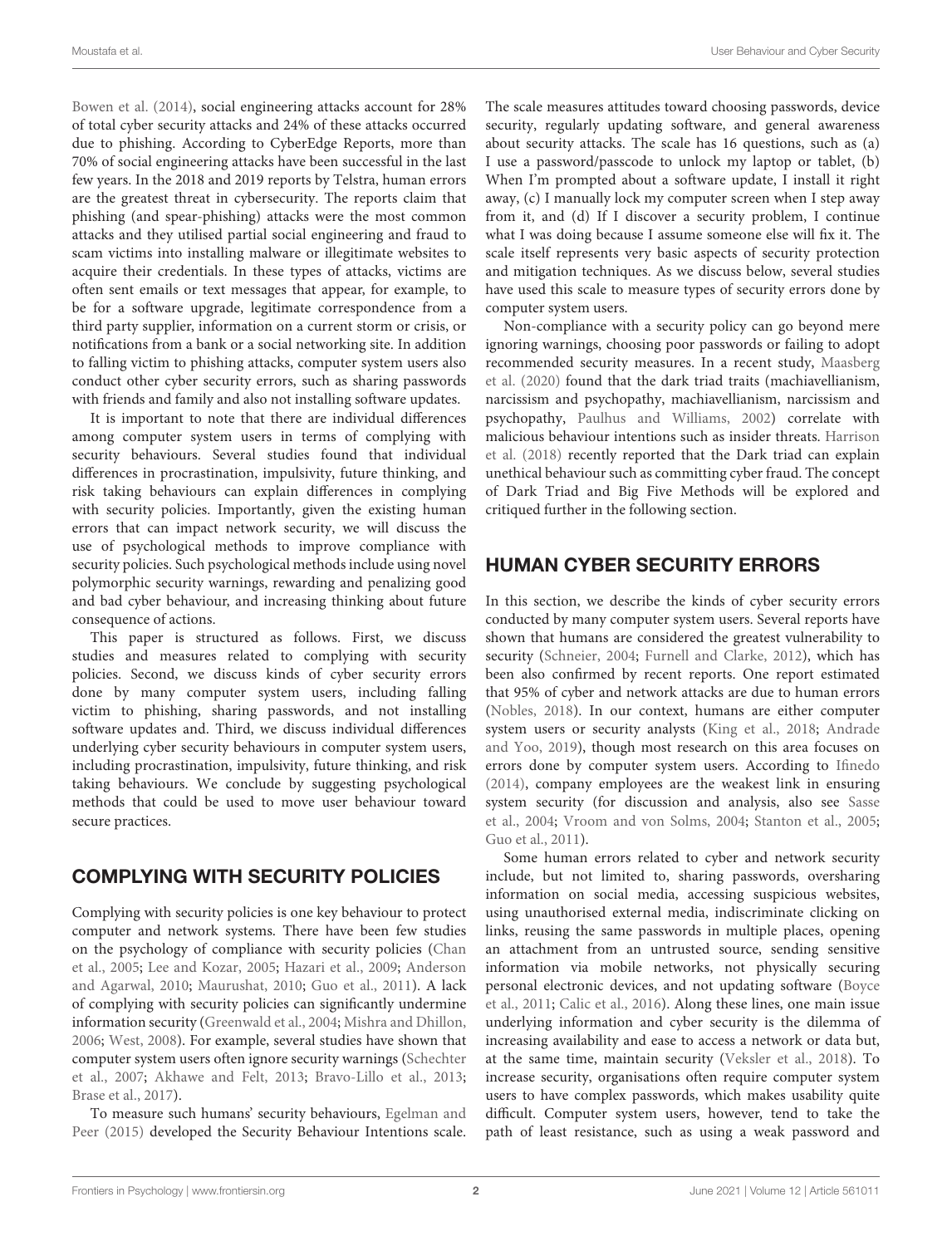using the same password for several websites. Below, we discuss prior studies on three kinds of human security errors: falling victim to phishing, sharing passwords with others, and installing software updates.

**Falling victim to phishing:** Some phishing studies have used a laboratory-based phishing experiment [\(Jakobsson and](#page-8-12) [Ratkiewicz,](#page-8-12) [2006;](#page-8-12) [Jagatic et al.,](#page-8-13) [2007\)](#page-8-13). The use of laboratorybased phishing experiment has been shown in a recent study to relate to real-life phishing [\(Hakim et al.,](#page-7-19) [2020\)](#page-7-19). One study found that over 30% of government employees click on a suspicious link in this phishing email, and many of these have provided their passwords [\(Baillon et al.,](#page-7-20) [2019\)](#page-7-20). In another study using a similar phishing experiment, around 60% of university students clicked on suspicious link in a phishing email [\(Diaz](#page-7-21) [et al.,](#page-7-21) [2018\)](#page-7-21). Accordingly, several studies suggest that human factors, behavioural studies, and psychological research must be considered in cyber and network security studies [\(Hamill](#page-7-22) [and Deckro,](#page-7-22) [2005;](#page-7-22) [Jones and Colwill,](#page-8-14) [2008\)](#page-8-14). In another study, [Bowen et al.](#page-7-7) [\(2014\)](#page-7-7) studied how Columbia University students and academic staff respond to phishing emails, and found that it took people around 4 rounds to discover they are receiving phishing emails.

One recent study also found that a successful phishing attack is related to the Dark Triad traits of the computer users, including machiavellianism, narcissism, and psychopathy [\(Curtis et al.,](#page-7-23) [2018\)](#page-7-23). In this study, it was found that high scores in narcissism is related to a higher tendency to fall victim to phishing attempts. Along these lines, it was found that neuroticism is related to falling victim to phishing attacks [\(Halevi et al.,](#page-7-24) [2013\)](#page-7-24). In another study by Gonzalez and colleagues [\(Rajivan and Gonzalez,](#page-9-10) [2018\)](#page-9-10), it was found that the use of some cyberattack strategies, such as sending excessive amount of notification and expressing shared interest, were more related to successful phishing.

One study found that even warning people about phishing does not change their response to phishing emails [\(Mohebzada](#page-8-15) [et al.,](#page-8-15) [2012\)](#page-8-15). Using the Human Aspects of Information Security Questionnaire (HAIS-Q) [\(Calic et al.,](#page-7-18) [2016;](#page-7-18) [Parsons et al.,](#page-8-16) [2017\)](#page-8-16), it was found that individuals who scored high on the HAIS-Q performed better on a laboratory-based phishing experiment, in which a randomly selected sample of participants (from a firm, university, school, or so) are unknowingly sent a phishing email that urges them to share their password. [Herath and Rao](#page-7-25) [\(2009\)](#page-7-25) found that computer system users generally underestimate the probability of security breaches and cybercrimes happening to them.

**Sharing passwords:** Sharing passwords with friends and family, and even strangers is a prevalent example of human cyber security errors. According to [Whitty et al.](#page-9-11) [\(2015\)](#page-9-11), older adults who score high on perseverance and self-monitoring are more likely to share passwords. Sharing passwords may lead to financial exploitation of older adults, which is among the most common forms of abuse [\(Bailey et al.,](#page-7-26) [2015\)](#page-7-26). This is the case as many older adults are very trusting of others and strangers, especially on the internet. Like older adults, younger adults also share passwords, especially ones for streaming systems. Younger users (who had grown up with computers) perceived security as an obstacle they had to work around [\(Smith,](#page-9-12) [2003\)](#page-9-12). Sharing passwords is generally problematic as most people often use the same passwords for several websites, and thus by sharing a password, others can access their other secure information. One problem with using the same password in many systems is that cybercriminals, once find these passwords in one system, can use these passwords in many other websites.

**Installing software updates:** One common error underlying cybersecurity behaviours is a delay in or even not at all installing software updates [\(Rajivan et al.,](#page-9-13) [2020\)](#page-9-13). Using an experimental behavioural decision making study, [Rajivan et al.](#page-9-13) [\(2020\)](#page-9-13) found that risk-taking behaviours can partly explain some individuals behaviours regarding installing software updates, such that individuals who are more risk taking tend to delay the installation of software updates. Unlike sharing passwords and phishing, the area of installing software updates has not received much attention in the field.

### INDIVIDUAL DIFFERENCES UNDERLYING CYBER SECURITY BEHAVIOURS

Individual differences in personality, cognitive and behavioural traits are related to cyber security behaviours. [Dawson and](#page-7-27) [Thomson](#page-7-27) [\(2018\)](#page-7-27) argue that individual differences in cognitive abilities and personality traits can play a key role in success to secure computer and information systems. Below, we discuss some of these psychological traits.

**Procrastination:** Complying with security policies is possibly related to cognitive processes, such as working hard to achieve certain goals. One scale, known as "the need for cognition" scale measures working hard, enjoying and participating in activities that require efforts and thinking [\(Lin et al.,](#page-8-17) [2016\)](#page-8-17). Along these lines, [Egelman and Peer](#page-7-14) [\(2015\)](#page-7-14) found that performance in the Security Behaviour Intentions Scale is related to the Need for Cognition (NFC), which refers to inclination to exerting cognitive efforts [\(Cacioppo et al.,](#page-7-28) [1984\)](#page-7-28). Interestingly, a new study has developed a scale to measure procrastination in children and adolescents, which is suitable for the increasing number of young internet users [\(Keller et al.,](#page-8-18) [2019\)](#page-8-18). Along these lines, [Shropshire](#page-9-14) [et al.](#page-9-14) [\(2006\)](#page-9-14) reported a link between the intent to comply with information security protocols and conscientiousness (i.e., doing work thoroughly and accurately) [\(McBride et al.,](#page-8-19) [2012\)](#page-8-19). Further, using the General Decision-Making Style (GDMS) scale [\(Scott and Bruce,](#page-9-15) [1995\)](#page-9-15), [Egelman and Peer](#page-7-14) [\(2015\)](#page-7-14) found that performance in the Security Behaviour Intentions Scale is related to procrastination, such that, individuals who procrastinate were less likely to follow security policies. This is plausible as procrastination is negatively correlated with active participation in activities [\(Sarmany-Schuller,](#page-9-16) [1999\)](#page-9-16).

**Impulsivity:** Complying with security policies may be also related to individual differences in impulsive behaviours. [Egelman and Peer](#page-7-14) [\(2015\)](#page-7-14) found that performance in the Security Behaviour Intentions Scale is related to Barratt Impulsiveness Scale scores [\(Patton et al.,](#page-8-20) [1995\)](#page-8-20). Another study found that internet addiction and impulsivity predicts risky cyber behaviours [\(Hadlington,](#page-7-29) [2017\)](#page-7-29). Along these lines, [Hu et al.](#page-8-21) [\(2015\)](#page-8-21)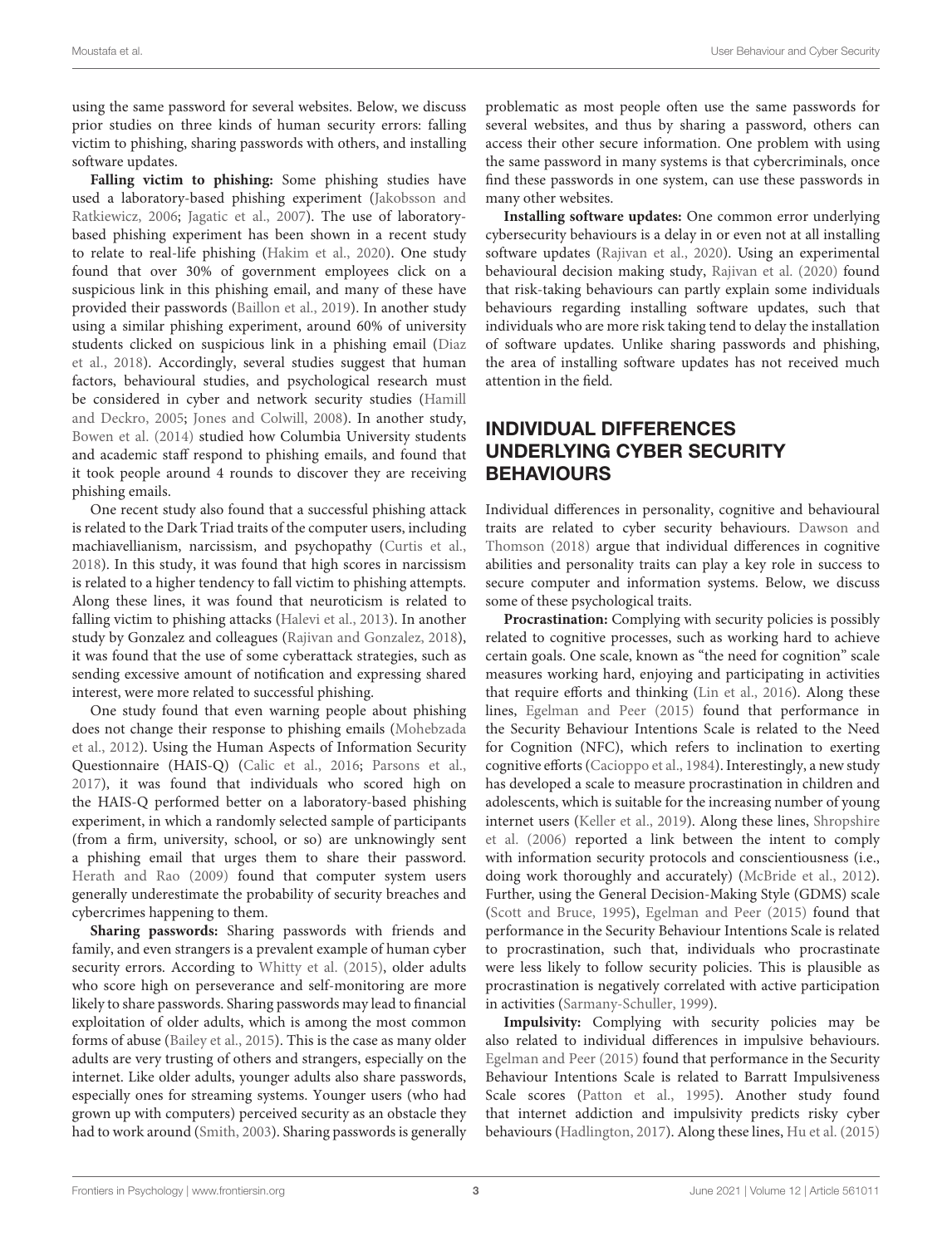found that individual differences in self and cognitive control (a key feature of impulsive behaviours) is related to violation of information security policies. [Wiederhold](#page-9-17) [\(2014\)](#page-9-17) also found that people fall victim to cybersecurity attacks in the pursuit of immediate gratification. One key feature related to impulsivity is thinking about future consequences of one's actions (e.g., saving money now to buy a house in the future vs. spending all money now to enjoy life).

**Future thinking:** Importantly, complying with security policies may also be related to thinking about the future as well as impact of present actions on future consequences (A. A. [Moustafa](#page-8-22) [et al.,](#page-8-22) [2018a;](#page-8-22) [Moustafa et al.,](#page-8-23) [2018b\)](#page-8-23). In other words, individuals who think more about the future may abide by security rules to make sure their computer system is safe in the future. Along these lines, [Egelman and Peer](#page-7-14) [\(2015\)](#page-7-14) found that performance in the Security Behaviour Intentions Scale is related to Consideration for Future Consequences (CFC) [\(Joireman et al.,](#page-8-24) [2012\)](#page-8-24). This scale includes items that are very relevant to cyber security behaviours, such as 'I consider how things might be in the future, and try to influence those things with my day to day behaviour', 'I think it is important to take warnings about negative outcomes seriously even if the negative outcome will not occur for many years', and 'When I make a decision, and I think about how it might affect me in the future'.

**Risk taking behaviours:** Another personality trait related to cyber security is risk taking behaviours. Some studies have found that computer system users who are high in risk taking may be more likely to fall victims to cybercrimes [\(Henshel et al.,](#page-7-30) [2015;](#page-7-30) [King et al.,](#page-8-5) [2018\)](#page-8-5). Risk is defined as engaging in a behaviour with an uncertain outcome, usually for the benefit of gaining more [\(Saleme et al.,](#page-9-18) [2018\)](#page-9-18). For example, robbing a bank is risky, as one may get caught. A lack of complying with security policies is risky as the benefit is not doing any additional work, such as software update (which is rewarding), but the risk is falling victim to cybercrimes and phishing. Another example is finding out that there has been a data breach where your personal information such as your username and password has been compromised, but then not doing anything to change your password. The dilemma computer system users face is doing additional work to secure their network or computer systems (too much work but more safe) or not (less work but less safe). Importantly, [Egelman and](#page-7-14) [Peer](#page-7-14) [\(2015\)](#page-7-14) found that performance in the Security Behaviour Intentions Scale is related to performance in the Domain-Specific Risk-Taking Scale, which has items on general risk taking behaviours in everyday life [\(Blais and Weber,](#page-7-31) [2006;](#page-7-31) [Saleme et al.,](#page-9-18) [2018;](#page-9-18) [Saleme and Moustafa,](#page-9-19) [2020\)](#page-9-19). In several studies, by using the Risky Cybersecurity Behaviours Scale, Security Behaviours Intentions Scale (SeBIS), and Attitudes toward cybersecurity and cybercrime in business (ATC-IB), Hadlington and colleagues [\(Hadlington,](#page-7-29) [2017;](#page-7-29) [Hadlington and Murphy,](#page-7-32) [2018\)](#page-7-32) found that heavy media multitasking is associated with risky cybersecurity behaviours and increased cognitive errors.

Optimism bias is related to risk-based decision making. There have few psychology studies on optimism bias in humans [\(West,](#page-9-4) [2008;](#page-9-4) [Sharot,](#page-9-20) [2011;](#page-9-20) [Moutsiana et al.,](#page-8-25) [2013;](#page-8-25) [Garrett and Sharot,](#page-7-33) [2017\)](#page-7-33). Generally, people assume that the best will happen to them, and they do not think they are at risk [\(West,](#page-9-4) [2008\)](#page-9-4),

that is, humans tend to be more optimistic and discount the likelihood of negative events happening to them. For example, people generally do not assume they will have cancer disease, and often discount the likelihood of it happening. This is relevant to research on the psychology of cyber and network security as computer system users may tend to discount the impact of cyber-attacks or crimes happening to them. For example, one study found that people fall victim to cybersecurity attacks due to optimism bias [\(Wiederhold,](#page-9-17) [2014\)](#page-9-17). Importantly, future work should investigate individual differences in optimism bias and its relationship to risky cybersecurity behaviours.

Other areas of study that have examined individual differences in cybersecurity are considered under the framework of the Dark Triad and the Big Five Model. The majority of these studies are in the field of cyber bullying which falls outside of the scope of this paper, but other studies have been incorporated into sections of this paper [\(West,](#page-9-4) [2008;](#page-9-4) [Goodboy and Martin,](#page-7-34) [2015;](#page-7-34) [Jacobs](#page-8-26) [et al.,](#page-8-26) [2015;](#page-8-26) [Alonso and Romero,](#page-6-4) [2017;](#page-6-4) [Rodriguez-Enriquez et al.,](#page-9-21) [2019;](#page-9-21) [Curtis et al.,](#page-7-35) [2021\)](#page-7-35). The Big Five Scale has also been used in cybersecurity and psychology studies. The Big Five Scales refers to Agreeableness, Neuroticism, Openness, Conscientious and Extraversion. We have found, however, that the literature refers to only Neuroticism, Openness and Extraversion. Instead of examining the individual differences of the limited approach of the dark triad and the Big Five Scales we have instead pulled out the multi-dimensional aspects involved with the triad. For example, impulsivity is one component that expands across the different indexes of measurement. The other factors are grouped in **[Table 1](#page-5-0)**.

In sum, in this section, we reviewed prior studies showing that personality traits and individual differences in procrastination, impulsivity, and risk-taking behaviours, are related to cyber security behaviours.

### IMPROVING SECURITY BEHAVIOURS USING PSYCHOLOGICAL METHODS

As discussed above, cyber attackers often use social engineering and cognitive hacking methods to break into a network or computer systems [\(Cybenko et al.,](#page-7-5) [2002;](#page-7-5) [Thompson,](#page-9-0) [2004;](#page-9-0) [McAlaney et al.,](#page-8-4) [2015;](#page-8-4) [King et al.,](#page-8-5) [2018;](#page-8-5) [Fraunholz et al.,](#page-7-6) [2019\)](#page-7-6). Some computer system users may have some personality traits that make them likely to fall victims to phishing. Accordingly, it is important to equip vulnerable computer system users (i.e., those who may not comply with security policies) with capabilities to mitigate these effects. In this section, we discuss several psychological methods to increase compliance with security policies.

**Using novel polymorphic security warnings:** According to [Anderson et al.](#page-6-5) [\(2015\)](#page-6-5), most people ignore security warnings on the internet due to habituation. In the field of psychology, habituation refers to a decreased response to repeated exposure to the same stimulus over time [\(Rankin et al.,](#page-9-22) [2009\)](#page-9-22). That is, we do not pay attention to objects that we repeatedly see. [West](#page-9-4) [\(2008\)](#page-9-4) also argued that most warning messages are similar to other message dialogs. Accordingly, computer system users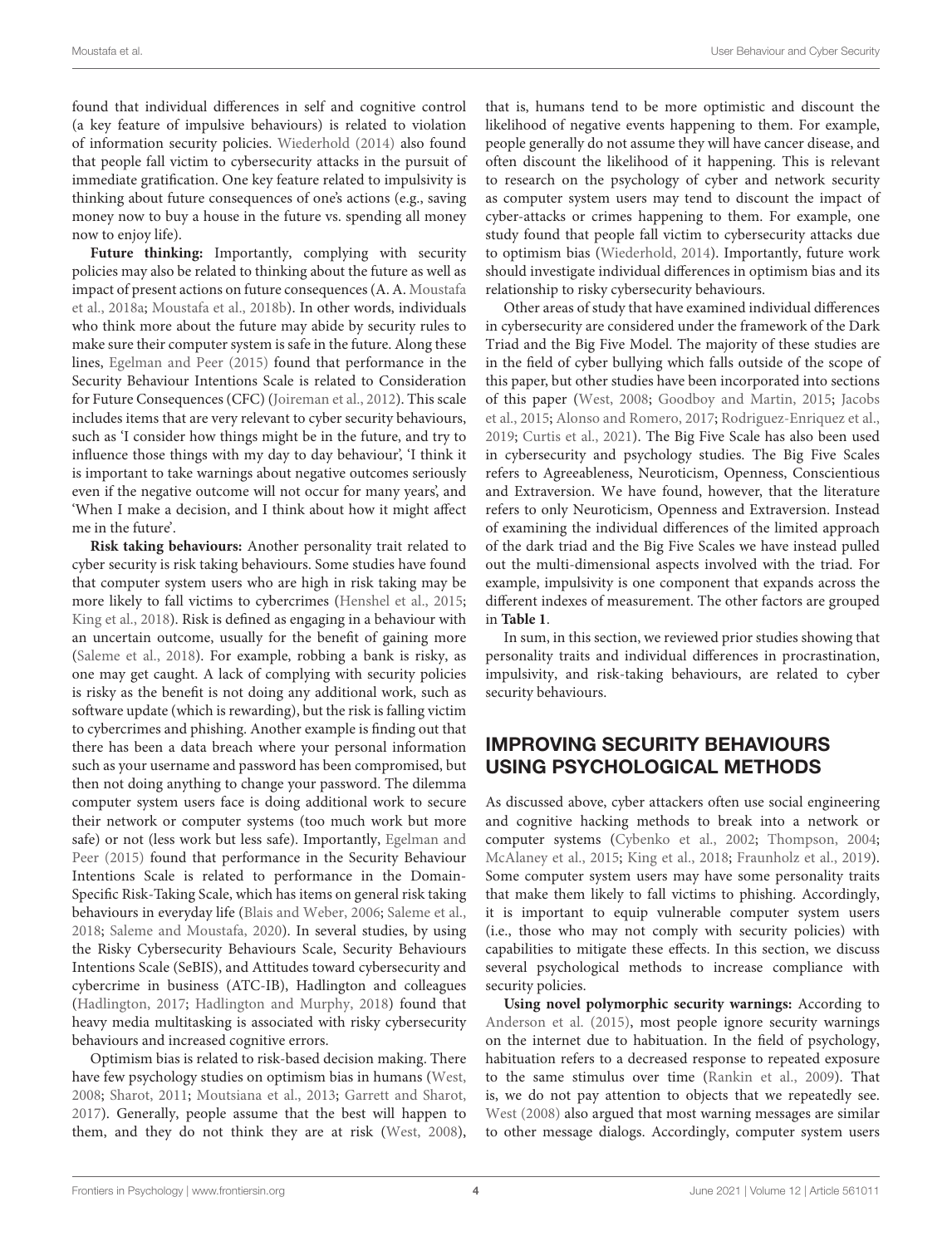<span id="page-5-0"></span>TABLE 1 | Summary of individual traits founds in applicable theories and instruments.

| <b>Individual trait</b> | <b>Test/theory</b>      | Instrument                                           |
|-------------------------|-------------------------|------------------------------------------------------|
| Procrastination         | Big Five:               | Hunter and Schmidt Meta-Analysis<br>Procedure        |
|                         | Neuroticism             | Academic Procrastination Scale                       |
|                         | Dark Triad <sup>.</sup> | Adult Inventory of Procrastination                   |
|                         | Machiavellianism        | Aitken Procrastination Inventory                     |
|                         | and Psychopathy         | Decisional Procrastination<br>Questionnaires         |
|                         |                         | General Procrastination Scale                        |
|                         |                         | Procrastination Assessment<br>Scale-Students         |
|                         |                         | Procrastination Log-Behaviour                        |
|                         |                         | Procrastination Self-Statement<br>Inventory          |
|                         |                         | <b>Test Procrastination Questionnaire</b>            |
| Impulsiveness           | Dark Triad:             | Hadlington's Examination                             |
|                         | Psychopathy             | Abbreviated Impulsiveness Scale                      |
|                         | Narcissism              | Barratt's Impulsiveness Scale                        |
|                         | Big 5 Scales:           | Security Behaviours Intentions Scale<br>(SeBIS)      |
|                         | Openness                | Ecological Momentary Assessment                      |
|                         | Extraversion            | Dysfunctional Impulsivity subscale of<br>the Dickman |
|                         |                         | Impulsivity Inventory                                |
| Future thinking         |                         | Internet Addiction Test                              |
|                         |                         | Wishful Thinking Scale                               |
|                         |                         | Automatic Thoughts Questionnaire                     |
|                         |                         | Entrepreneurial Self-Efficacy (ESE) scale            |
|                         |                         | Cyber Bullying Attitude Scale                        |
|                         |                         | <b>Cybersecurity Attitudes Scale</b>                 |
| Risk taking             |                         | Security Behaviour Intentions Scale                  |
|                         |                         | Domain Specific Risk Taking Scale                    |
|                         |                         | Risky Cybersecurity Behaviours Scale                 |

often ignore them, as our brain is not likely to show novelty and attentional allocation response to such security warnings [\(Moustafa et al.,](#page-8-27) [2009\)](#page-8-27).

According to [Wogalter](#page-9-23) [\(2006\)](#page-9-23), the use of different polymorphic security warnings over time will help increase attention to these warnings. Along these lines, [Anderson](#page-6-5) [et al.](#page-6-5) [\(2015\)](#page-6-5) found that the use of polymorphic warnings did not lead to habituation, that is, computer system users can still pay attention and respond to these security warnings. Similar findings were also found by [Brustoloni and Villamarín-](#page-7-36)[Salomón](#page-7-36) [\(2007\)](#page-7-36). Responding to novel and anomalous activities are aspects of situational awareness, and key for detecting phishing attempts in a cyber or network systems [\(D'Amico](#page-7-1) [et al.,](#page-7-1) [2005;](#page-7-1) [Barford,](#page-7-2) [2010;](#page-7-2) [Dutt et al.,](#page-7-3) [2013;](#page-7-3) [Knott et al.,](#page-8-2) [2013;](#page-8-2) [Tyworth et al.,](#page-9-2) [2013;](#page-9-2) [Mancuso et al.,](#page-8-3) [2014;](#page-8-3) [Aggarwal et al.,](#page-6-0) [2018;](#page-6-0) [Veksler et al.,](#page-9-3) [2018\)](#page-9-3). Software engineers should develop attention-capturing security warnings and not standard message dialogs, and these also should change over time in order to increase alertness and attention in computer system users. Using unique and novel security messages is important, as

research have reported that these messages can increase brain activation and attentional processes [\(Moustafa et al.,](#page-8-27) [2009,](#page-8-27) [2010;](#page-8-28) [Kar et al.,](#page-8-29) [2010\)](#page-8-29).

In addition, other studies have compared security warning design differences between Firefox, Google and Internet Explorer browsers [\(Akhawe and Felt,](#page-6-2) [2013\)](#page-6-2). Akhawe and Felt found that browser security warnings can be effective security mechanisms although there were a number of important variables that contribute to click through rates after warnings including warning type, number of clicks, warning appearance, certificate pinning and time spent on warnings.

**Rewarding and penalizing good and bad cyber behaviour:** In everyday life, we learn from negative (e.g., loss, penalties, etc.) or positive (e.g., reward) outcomes. Humans are often motivated to do certain actions to receive reward and avoid negative outcomes [\(Frank et al.,](#page-7-37) [2007;](#page-7-37) [Moustafa et al.,](#page-8-30) [2008,](#page-8-30) [2013,](#page-8-31) [2015,](#page-8-32) [2017;](#page-8-33) [Bodi et al.,](#page-7-38) [2009;](#page-7-38) [Piray et al.,](#page-8-34) [2014;](#page-8-34) [Myers](#page-8-35) [et al.,](#page-8-35) [2016\)](#page-8-35). However, in the case of cyber security behaviours, the reward is that nothing bad will happen; that is, the user's computer system will not be attacked if they comply with security policies. In other words, complying with cyber security behaviours is an example of negative reinforcement in which actions (i.e., complying with cyber security policies) prevent the occurrence of a negative outcome [\(Sidman,](#page-9-24) [2006;](#page-9-24) [May et al.,](#page-8-36) [2020\)](#page-8-36).

Based on these findings, the use of more concrete rewards and losses may increase compliance with security policies. For example, companies should enforce fines (kind of punishment learning) on employees who do not adhere to security policies and reward ones who do. [Maqbool et al.](#page-8-37) [\(2020\)](#page-8-37) argued that penalizing individuals should increase security behaviours. Along these lines, [Baillon et al.](#page-7-20) [\(2019\)](#page-7-20) used a phishing experiment (in which participants click on a link which then ask them to provide their passwords) to study how simulated experience with prior phishing can impact future behaviour. They found that experiencing simulated phishing (i.e., a negative outcome) increases compliance with security policies in the computer system users. It has been found that providing information about the prevalence of phishing (i.e., negative outcome can occur to people) can decrease clicking on suspicious links in phishing emails [\(Baillon et al.,](#page-7-20) [2019\)](#page-7-20). Accordingly, computer system users should be provided with simulated experience of negative outcomes that may occur due to their erroneous cyber security policies. Further, future studies should explore whether rewarding compliance with security policies will increase future pro security behaviours [\(Regier and Redish,](#page-9-25) [2015\)](#page-9-25).

Along these lines, according to [Tversky and Kahneman](#page-9-26) [\(1986\)](#page-9-26), most people prefer a certain small reward over uncertain big reward, but people prefer uncertain loss than a certain loss (for discussion, also see for discussion, also see [Herzallah et al.,](#page-7-39) [2013\)](#page-7-39). In other words, people generally prefer to gamble on losses. This is evident in security behaviours. Given that the reward related to security behaviours is not direct (i.e., nothing bad will happen), using a strong reward should increase adherence to security behaviours. Future research should also investigate the relationship between individual differences in response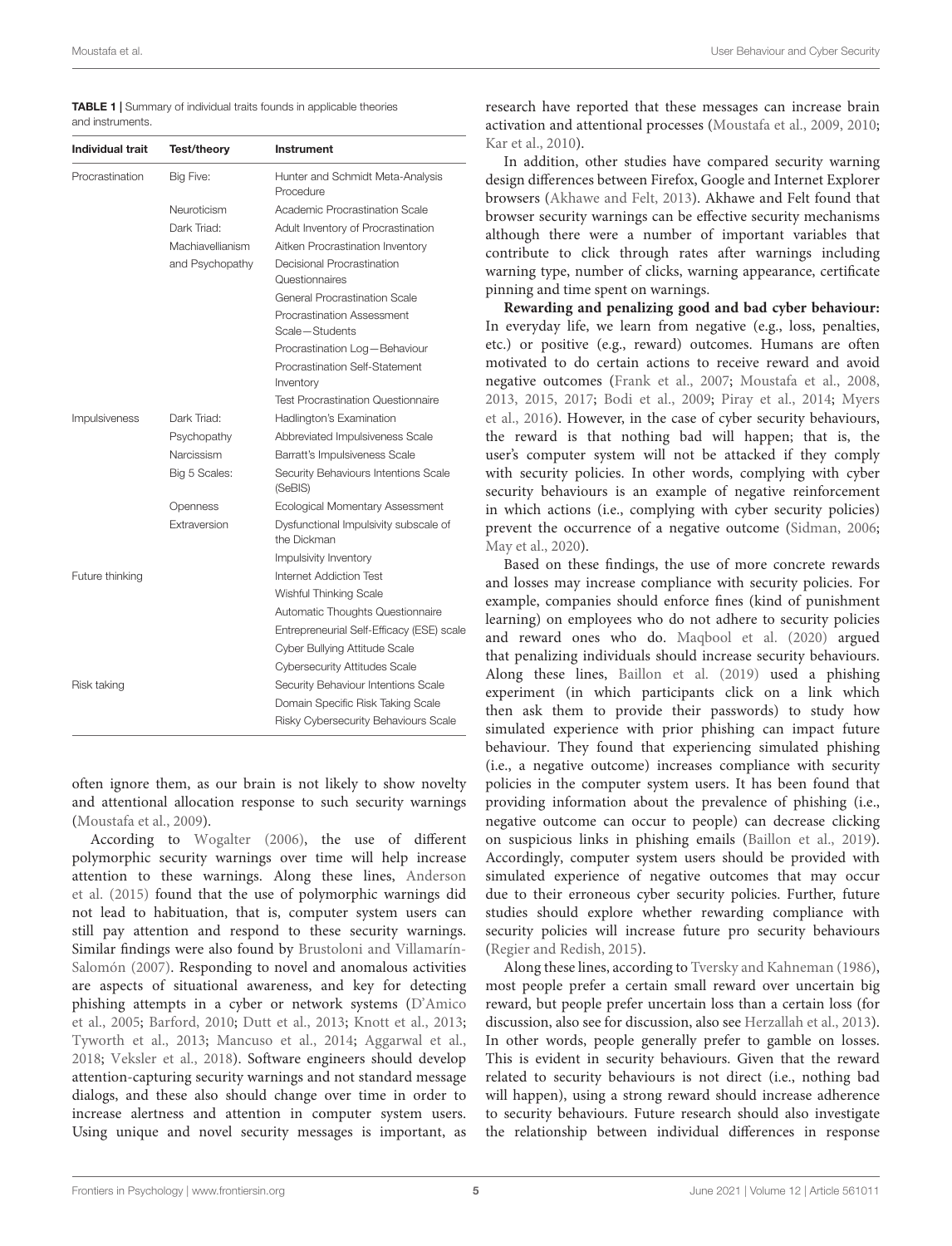to rewarding and penalizing outcomes and compliance with security behaviours.

**Increasing thinking about future consequence of actions:** As mentioned above, some of the key features about lack of complying with cyber security policies is not thinking much about future consequences. It has been found that thinking about future consequences is related to reflective decision making and planning [\(Eskritt et al.,](#page-7-40) [2014\)](#page-7-40) and can decrease impulsive behaviours, which is related to risky behaviours on the web as we discussed above [\(Bromberg et al.,](#page-7-41) [2015,](#page-7-41) [2017\)](#page-7-42). Accordingly, using psychological methods to increase thinking about future consequences of actions can help increase reflective decision making, and thus improve cyber security behaviours [\(Altintas et al.,](#page-6-6) [2020\)](#page-6-6).

### CONCLUSION AND FUTURE DIRECTIONS

Our review shows that some personality traits, such as impulsivity, risk taking, and lack of thinking about future consequences of actions, are related to a lack of compliance with cyber and network security policies. Future research should focus on developing a battery of tests to integrate personality traits and cognitive processes related to cyber and network security behaviours in one framework. This battery of tests should include cognitive processes discussed above, including impulsivity, risk taking, and thinking about future consequences of actions. Furthermore, here, we show that some psychological methods can increase pro-security behaviours, such as rewarding and penalizing security-related behaviours, using novel polymorphic security warnings, and using psychological methods to increase thinking about future consequences of actions. In addition, there are cognitive training methods, including working memory training, that help reduce impulsivity, risk taking and procrastination in the general population [\(Rosenbaum et al.,](#page-9-27) [2017;](#page-9-27) [Peckham and Johnson,](#page-8-38) [2018\)](#page-8-38). Such cognitive training methods can be used to ameliorate these behavioural traits and help improve cybersecurity behaviours.

As discussed above, there are different kinds of human errors that can undermine computer and security systems, including sharing passwords, oversharing information on

### **REFERENCES**

- <span id="page-6-0"></span>Aggarwal, P., Frédéric, M., Gonzalez, M. C., and Dutt, V. (2018). Understanding cyber situational awareness in a cyber security game involving recommendation. Int. J. Cyber Situat. Aware. 3, 11–38. [doi: 10.22619/ijcsa.2018.100118](https://doi.org/10.22619/ijcsa.2018.100118)
- <span id="page-6-2"></span>Akhawe, D., and Felt, A. P. (2013). "Alice in warningland: a large-scale field study of browser security warning effectiveness," in Proceedings of the 22nd USENIX Security Symposium, Washington, DC.
- <span id="page-6-4"></span>Alonso, C., and Romero, E. (2017). Aggressors and victims in bullying and cyberbullying: a study of personality profiles using the five-factor model. Span. J. Psychol. 20:e76.
- <span id="page-6-6"></span>Altintas, E., Karaca, Y., Moustafa, A. A., and El Haj, M. (2020). Effect of best possible self intervention on situational motivation and commitment

social media, accessing suspicious websites, using unauthorised external media, indiscriminate clicking on links, reusing the same passwords in multiple places, using weak passwords, opening an attachment from an untrusted source, sending sensitive information via mobile networks, not physically securing personal electronic devices, and not updating software. However, most of the research conducted on human errors has been on phishing emails and sharing passwords. Future research should also investigate individual differences and contextual information (e.g., mood status, urgency at work, or multitasking) underlying other kinds of cyber security errors, such as using same or weak passwords in several websites, not connecting with virtual private networks and not encrypting data.

There are computational cognitive models applied to cybersecurity (for a review, see [Veksler et al.,](#page-9-3) [2018;](#page-9-3) [Veksler et al.,](#page-9-28) [2020\)](#page-9-28). [Veksler et al.](#page-9-28) [\(2020\)](#page-9-28) argue that such cognitive models can used to predict the behaviour of attackers or computer system users. For example, [Sandouka et al.](#page-9-29) [\(2009\)](#page-9-29) used neural network models to detect social engineering attacks. The model was applied to phone conversation data, which include logs of phone calls. Each log includes date, time, where the call originated and terminated, and details of the conversation [\(Hoeschele,](#page-8-39) [2006\)](#page-8-39). The model was used to analyse the text and detect any intrusions or social engineering attempts. Furthermore, [Maqbool](#page-8-37) [et al.](#page-8-37) [\(2020\)](#page-8-37) used cognitive modeling and found that an excessive reliance on recency and frequency are related to cyber-attacks. However, future work should use computational models to better understand the relationship between cognitive processes and cybersecurity behaviours.

### AUTHOR CONTRIBUTIONS

All authors listed have made a substantial, direct and intellectual contribution to the work, and approved it for publication.

### FUNDING

AM acknowledges funding from Socially Engineered Payment Diversion Fraud granted by the NSW Cybersecurity Innovation Node.

in academic context. Learn. Motiv. 69:101599. [doi: 10.1016/j.lmot.2019.10](https://doi.org/10.1016/j.lmot.2019.101599) [1599](https://doi.org/10.1016/j.lmot.2019.101599)

- <span id="page-6-5"></span>Anderson, B. B., Kirwan, C. B., Jenkins, J. L., and Eargle, D. (2015). "How polymorphic warnings reduce habituation in the brain insights from an fmri study," in Proceedings of the 33rd Annual ACM Conference on Human Factors in Computing Systems CHI, Crossings, Seoul.
- <span id="page-6-1"></span>Anderson, C. L., and Agarwal, R. (2010). Practicing safe computing: a multimethod empirical examination of home computer user security behavioral intentions. MIS Q. 34, 613–643. [doi: 10.2307/257](https://doi.org/10.2307/25750694) [50694](https://doi.org/10.2307/25750694)
- <span id="page-6-3"></span>Andrade, R. O., and Yoo, S. G. (2019). Cognitive security: a comprehensive study of cognitive science in cybersecurity. J. Inf. Secur. Appl. 48:102352. [doi: 10.1016/j.](https://doi.org/10.1016/j.jisa.2019.06.008) [jisa.2019.06.008](https://doi.org/10.1016/j.jisa.2019.06.008)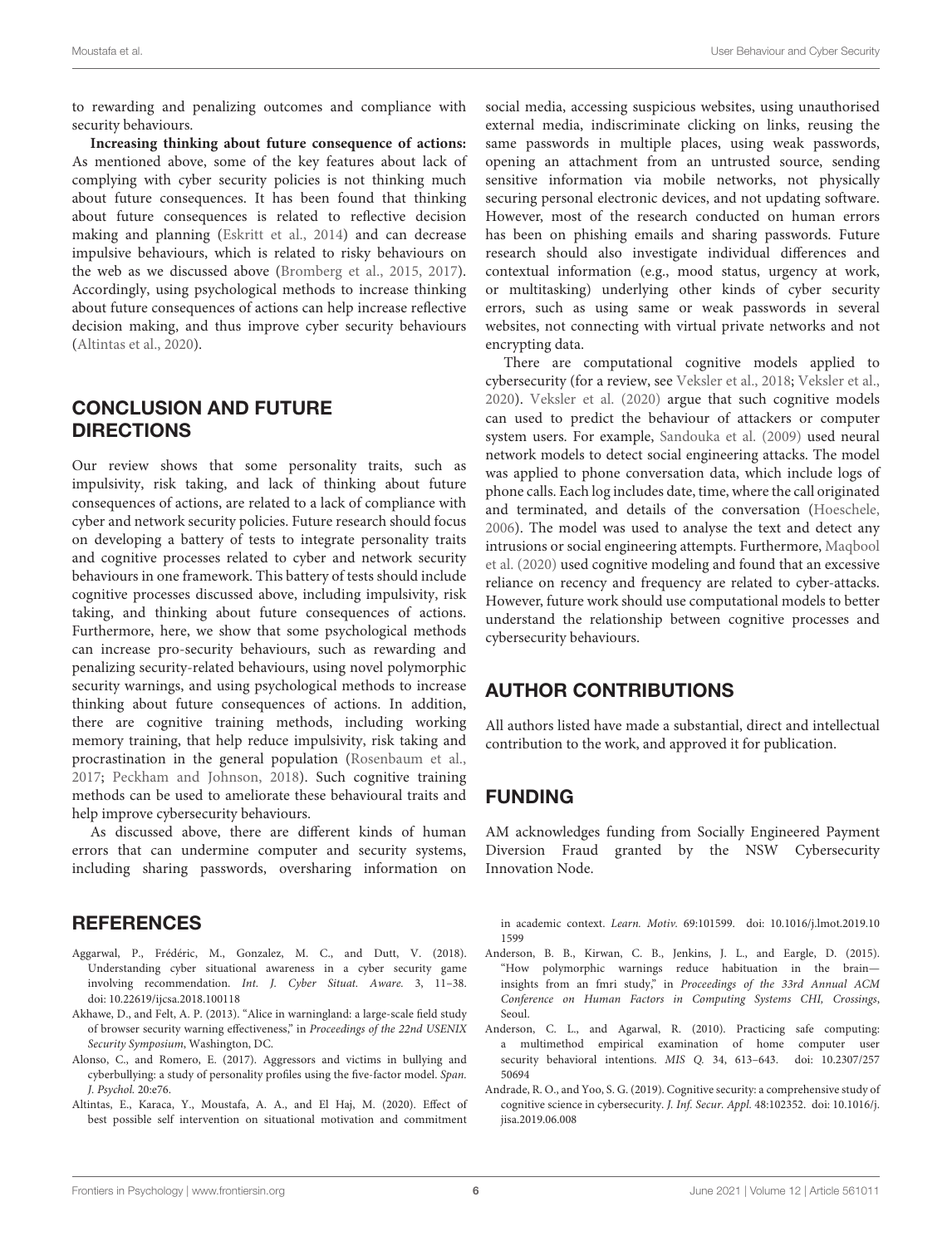- <span id="page-7-26"></span>Bailey, P. E., Slessor, G., Rieger, M., Rendell, P. G., Moustafa, A. A., and Ruffman, T. (2015). Trust and trustworthiness in young and older adults. Psychol. Aging 30, 977–986. [doi: 10.1037/a0039736](https://doi.org/10.1037/a0039736)
- <span id="page-7-20"></span>Baillon, A., de Bruin, J., Emirmahmutoglu, A., van de Veer, E., and van Dijk, B. (2019). Informing, simulating experience, or both: a field experiment on phishing risks. PLoS One 14:e0224216. [doi: 10.1371/journal.pone.0224216](https://doi.org/10.1371/journal.pone.0224216)
- <span id="page-7-2"></span>Barford, P. (2010). "Cyber SA: situational awareness for cyber defense," in Cyber Situational Awareness. Advances in Information Security, Vol. 46, eds P. Liu, S. Jajodia, V. Swarup, and C. Wang (Boston, MA: Springer).
- <span id="page-7-0"></span>Benson, V., and Mcalaney, J. (2020). Cyber Influence and Cognitive Threats. Cambridge, MA: Academic Press.
- <span id="page-7-31"></span>Blais, A. R., and Weber, E. U. (2006). A domain-specific risk-taking (dospert) scale for adult populations. Judgm. Decis. Mak. 1, 33–47.
- <span id="page-7-38"></span>Bodi, N., Keri, S., Nagy, H., Moustafa, A., Myers, C. E., Daw, N., et al. (2009). Reward-learning and the novelty-seeking personality: a between- and withinsubjects study of the effects of dopamine agonists on young Parkinson's patients. Brain 132(Pt 9), 2385–2395. [doi: 10.1093/brain/awp094](https://doi.org/10.1093/brain/awp094)
- <span id="page-7-7"></span>Bowen, B. M., Devarajan, R., and Stolfo, S. (2014). "Measuring the human factor of cyber security," in Proceedings of the 2011 IEEE International Conference on Technologies for Homeland Security (HST), Waltham, MA.
- <span id="page-7-17"></span>Boyce, M. W., Duma, K. M., Hettinger, L. J., Malone, T. B., Wilson, D. P., and Lockett-Reynolds, J. (2011). "Human performance in cybersecurity: a research agenda ," in Proceedings of the Human Factors and Ergonomics Society 55th Annual Meeting.
- <span id="page-7-13"></span>Brase, G. L., Vasserman, E. Y., and Hsu, W. (2017). Do different mental models influence cybersecurity behavior? Evaluations via statistical reasoning performance. Front. Psychol. 8:1929. [doi: 10.3389/fpsyg.2017.01929](https://doi.org/10.3389/fpsyg.2017.01929)
- <span id="page-7-12"></span>Bravo-Lillo, C., Komanduri, S., Cranor, L., Reeder, R., Sleeper, M., Downs, J., et al. (2013). "Your attention please: designing security-decision UIs to make genuine risks harder to ignore," in Proceedings of the Symposium on Usable Privacy and Security (SOUPS), Newcastle.
- <span id="page-7-42"></span>Bromberg, U., Lobatcheva, M., and Peters, J. (2017). Episodic future thinking reduces temporal discounting in healthy adolescents. PLoS One 12:e0188079. [doi: 10.1371/journal.pone.0188079](https://doi.org/10.1371/journal.pone.0188079)
- <span id="page-7-41"></span>Bromberg, U., Wiehler, A., and Peters, J. (2015). Episodic future thinking is related to impulsive decision making in healthy adolescents. Child. Dev. 86, 1458–1468. [doi: 10.1111/cdev.12390](https://doi.org/10.1111/cdev.12390)
- <span id="page-7-36"></span>Brustoloni, J. C., and Villamarín-Salomón, R. (2007). "Improving security decisions with polymorphic and audited dialogs," in Proceedings of the SOUPS '07: 3rd Symposium on Usable Privacy and Security, New York, NY, 76–85. [doi: 10.1145/1280680.1280691](https://doi.org/10.1145/1280680.1280691)
- <span id="page-7-28"></span>Cacioppo, J. T., Petty, R. E., and Feng Kao, C. (1984). The efficient assessment of need for cognition. J. Pers. Assess. 48, 306–307. [doi: 10.1207/s15327752jpa](https://doi.org/10.1207/s15327752jpa4803_13) [4803\\_13](https://doi.org/10.1207/s15327752jpa4803_13)
- <span id="page-7-18"></span>Calic, D., Pattinson, M., and Parsons, K. (2016). "Naive and accidental behaviours that compromise information security: what the experts think," in Proceedings of the 10th International Symposium of Human Aspects of Information Security and Assurance, eds N. L. Clarke and S. M. Furnell (Frankfurt: HAISA).
- <span id="page-7-8"></span>Chan, M., Woon, I. M. Y., and Kankanhalli, A. (2005). Perceptions of information security at the workplace: linking information security climate to compliant behavior. J. Inf. Privacy Secur. 1, 18–41. [doi: 10.1080/15536548.2005.10855772](https://doi.org/10.1080/15536548.2005.10855772)
- <span id="page-7-35"></span>Curtis, S., Basak, A., Carre, J., Bošansk*ı*, B., Èern*ı*, J., Ben-Asher, N., et al. (2021). The Dark Triad and strategic resource control in a competitive computer game. Pers. Individ. Diff. 168:110343. [doi: 10.1016/j.paid.2020.110343](https://doi.org/10.1016/j.paid.2020.110343)
- <span id="page-7-23"></span>Curtis, S. R., Rajivan, P., Jones, D. N., and Gonzalez, C. (2018). Phishing attempts among the dark triad: patterns of attack and vulnerability. Comput. Hum. Behav. 87, 174–182. [doi: 10.1016/j.chb.2018.05.037](https://doi.org/10.1016/j.chb.2018.05.037)
- <span id="page-7-5"></span>Cybenko, G., Giani, A., and Thompson, P. (2002). Cognitive hacking: a battle for the mind. Computer 35, 50–56. [doi: 10.1109/mc.2002.1023788](https://doi.org/10.1109/mc.2002.1023788)
- <span id="page-7-1"></span>D'Amico, A., Whitley, K., and Tesone, D. (2005). "Achieving cyber defense situational awareness: a cognitive task analysis of information assurance analysts," in Proceedings of the Human Factors and Ergonomics Society Annual Meeting, Los Angeles, CA.
- <span id="page-7-27"></span>Dawson, J., and Thomson, R. (2018). The future cybersecurity workforce: going beyond technical skills for successful cyber performance. Front. Psychol. 9:744. [doi: 10.3389/fpsyg.2018.00744](https://doi.org/10.3389/fpsyg.2018.00744)
- <span id="page-7-21"></span>Diaz, A., Sherman, A. T., and Joshi, A. (2018). Phishing in an academic community: a study of user susceptibility and behavior. arXiv [Preprint] arXiv:1811.06078,
- <span id="page-7-3"></span>Dutt, V., Ahn, Y., and Gonzalez, C. (2013). Cyber situation awareness: modeling detection of cyber attacks with instance-based learning theory. Hum. Factors 55, 605–618. [doi: 10.1177/0018720812464045](https://doi.org/10.1177/0018720812464045)
- <span id="page-7-14"></span>Egelman, S., and Peer, E. (2015). Scaling the security wall developing a security behavior intentions scale (SEBIS). Paper Presented at the Security Feedback & Warnings CHI, Seoul.
- <span id="page-7-40"></span>Eskritt, M., Doucette, J., and Robitaille, L. (2014). Does future-oriented thinking predict adolescent decision making? J. Genet. Psychol. 175, 163–179. [doi: 10.](https://doi.org/10.1080/00221325.2013.875886) [1080/00221325.2013.875886](https://doi.org/10.1080/00221325.2013.875886)
- <span id="page-7-37"></span>Frank, M. J., Moustafa, A. A., Haughey, H. M., Curran, T., and Hutchison, K. E. (2007). Genetic triple dissociation reveals multiple roles for dopamine in reinforcement learning. Proc. Natl. Acad. Sci. U.S.A. 104, 16311–16316. [doi:](https://doi.org/10.1073/pnas.0706111104) [10.1073/pnas.0706111104](https://doi.org/10.1073/pnas.0706111104)
- <span id="page-7-6"></span>Fraunholz, D., Anton, S. D., Lipps, C., Reti, D., Krohmer, D., Pohl, F., et al. (2019). Demystifying deception technology: a survey. arXiv [Preprint] arXiv:1804.06196,
- <span id="page-7-16"></span>Furnell, S., and Clarke, C. (2012). Power to the people? The evolving recognition of human aspects of security. Comput. Secur. 31, 983–988. [doi: 10.1016/j.cose.](https://doi.org/10.1016/j.cose.2012.08.004) [2012.08.004](https://doi.org/10.1016/j.cose.2012.08.004)
- <span id="page-7-33"></span>Garrett, N., and Sharot, T. (2017). Optimistic update bias holds firm: three tests of robustness following Shah et al. Conscious Cogn. 50, 12–22. [doi: 10.1016/j.](https://doi.org/10.1016/j.concog.2016.10.013) [concog.2016.10.013](https://doi.org/10.1016/j.concog.2016.10.013)
- <span id="page-7-34"></span>Goodboy, A., and Martin, M. (2015). The personality profile of a cyberbully: examining the dark triad. Comput. Hum. Behav. 49, 1–4. [doi: 10.1016/j.chb.](https://doi.org/10.1016/j.chb.2015.02.052) [2015.02.052](https://doi.org/10.1016/j.chb.2015.02.052)
- <span id="page-7-11"></span>Greenwald, S. J., Olthoff, K. G., Raskin, V., and Ruch, W. (2004). The user nonacceptance paradigm: INFOSEC's dirty little secret. Paper Presented at the New Security Paradigms Workshop, New York, NY.
- <span id="page-7-10"></span>Guo, K. H., Yuan, Y., Archer, N. P., and Connelly, C. E. (2011). Understanding nonmalicious security violations in the workplace: a composite behavior model. J. Manag. Inf. Syst. 28, 203–236. [doi: 10.2753/mis0742-122228](https://doi.org/10.2753/mis0742-1222280208) [0208](https://doi.org/10.2753/mis0742-1222280208)
- <span id="page-7-4"></span>Gutzwiller, R. S., Fugate, S., Sawyer, B. D., and Hancock, P. A. (2015). The human factors of cyber network defense. Paper presented at the In Proceedings of the Human Factors and Ergonomics Society Annual Meeting, Los Angeles, CA.
- <span id="page-7-29"></span>Hadlington, L. (2017). Human factors in cybersecurity; examining the link between Internet addiction, impulsivity, attitudes towards cybersecurity, and risky cybersecurity behaviours. Heliyon 3:e00346. [doi: 10.1016/j.heliyon.2017.e00346](https://doi.org/10.1016/j.heliyon.2017.e00346)
- <span id="page-7-32"></span>Hadlington, L., and Murphy, K. (2018). Is media multitasking good for cybersecurity? exploring the relationship between media multitasking and everyday cognitive failures on self-reported risky cybersecurity behaviors. Cyberpsychol. Behav. Soc. Netw. 21, 168–172. [doi: 10.1089/cyber.2017.](https://doi.org/10.1089/cyber.2017.0524) [0524](https://doi.org/10.1089/cyber.2017.0524)
- <span id="page-7-19"></span>Hakim, Z. M., Ebner, N. C., Oliveira, D. S., Getz, S. J., Levin, B. E., Lin, T., et al. (2020). ). The phishing email suspicion test (PEST) a lab-based task for evaluating the cognitive mechanisms of phishing detection. Behav. Res. Methods [doi: 10.3758/s13428-020-01495-0](https://doi.org/10.3758/s13428-020-01495-0) [Epub ahead of print].
- <span id="page-7-24"></span>Halevi, T., Lewis, J., and Memon, N. (2013). "A pilot study of cyber security and privacy related behaviour and personality traits," in Proceedings of the WWW'13 Companion: 22nd International Conference on World Wide Web, Rio de Janeiro.
- <span id="page-7-22"></span>Hamill, R. F., and Deckro, J. M. K. (2005). Evaluating information assurance strategies. Decis. Support Syst. 39, 463–484. [doi: 10.1016/j.dss.2003.](https://doi.org/10.1016/j.dss.2003.11.004) [11.004](https://doi.org/10.1016/j.dss.2003.11.004)
- <span id="page-7-15"></span>Harrison, A., Summers, J., and Mennecke, B. (2018). The effects of the dark triad on unethical behavior. J. Bus. Ethics 153, 53–77. [doi: 10.1007/s10551-016-3368-3](https://doi.org/10.1007/s10551-016-3368-3)
- <span id="page-7-9"></span>Hazari, S., Hargrave, W., and Clenney, B. (2009). An empirical investigation of factors influencing information security behavior. J. Inf. Privacy Secur. 4, 3–20. [doi: 10.1080/2333696x.2008.10855849](https://doi.org/10.1080/2333696x.2008.10855849)
- <span id="page-7-30"></span>Henshel, D., Cains, M. G., Hoffman, B., and Kelley, T. (2015). Trust as a human factor in holistic cyber security risk assessment. Proc. Manuf. 3, 1117–1124. [doi: 10.1016/j.promfg.2015.07.186](https://doi.org/10.1016/j.promfg.2015.07.186)
- <span id="page-7-25"></span>Herath, T., and Rao, H. R. (2009). Protection motivation and deterrence: a framework for security policy compliance in organisations. Eur. J. Inf. Syst. 18, 106–125. [doi: 10.1057/ejis.2009.6](https://doi.org/10.1057/ejis.2009.6)
- <span id="page-7-39"></span>Herzallah, M. M., Moustafa, A. A., Natsheh, J. Y., Abdellatif, S. M., Taha, M. B., Tayem, Y. I., et al. (2013). Learning from negative feedback in patients with major depressive disorder is attenuated by SSRI antidepressants. Front. Integr. Neurosci. 7:67. [doi: 10.3389/fnint.2013.00067](https://doi.org/10.3389/fnint.2013.00067)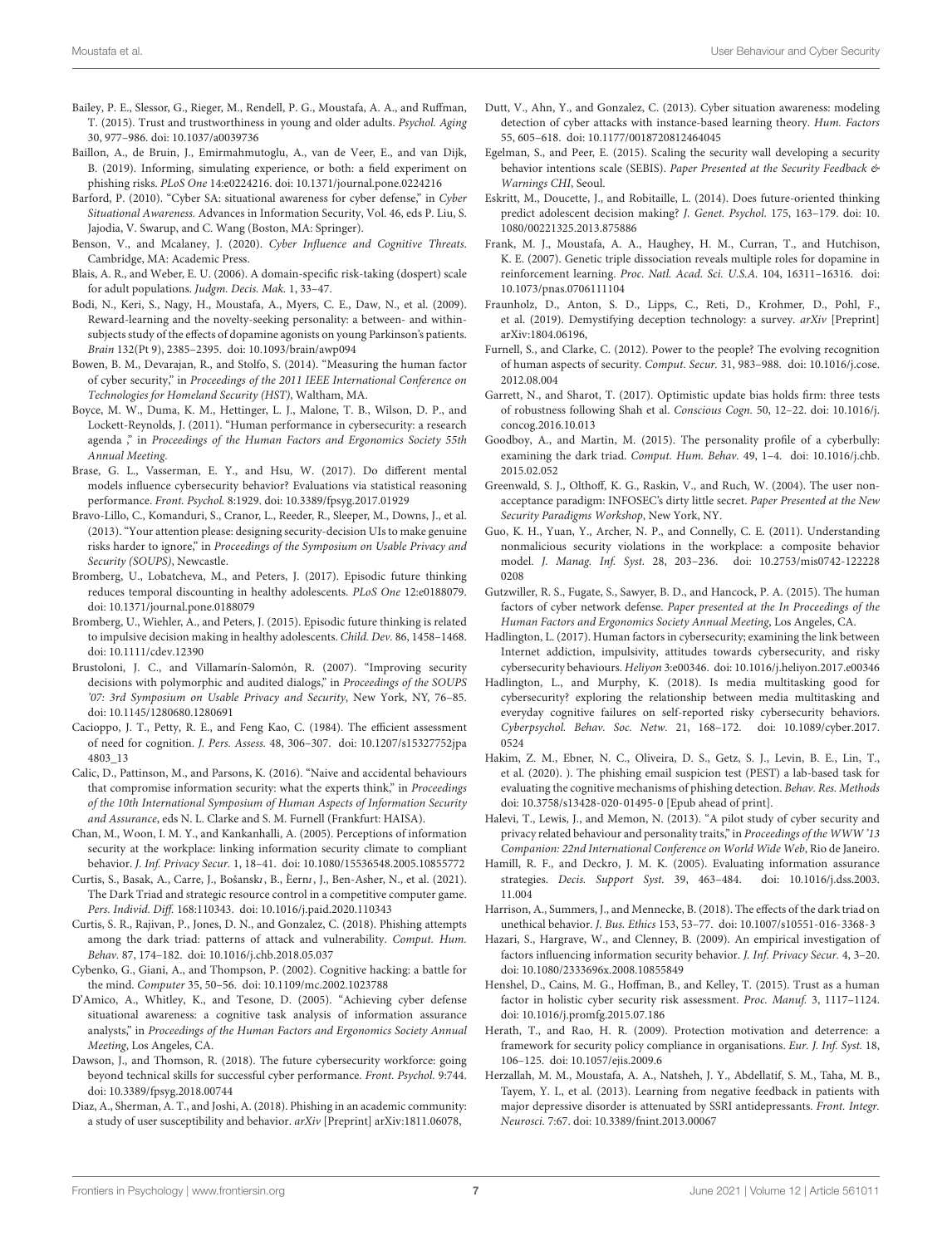- <span id="page-8-39"></span>Hoeschele, M. (2006). Detecting Social Engineering. CERIAS Tech Report 2006-15. Ph.D. Thesis. West Lafayette, IN: Purdue University.
- <span id="page-8-21"></span>Hu, Q., West, R., and Smarandescu, L. (2015). The role of self-control in information security violations: insights from a cognitive neuroscience perspective. J. Manag. Inf. Syst. 31, 6–48. [doi: 10.1080/07421222.2014.1001255](https://doi.org/10.1080/07421222.2014.1001255)
- <span id="page-8-11"></span>Ifinedo, P. (2014). Information systems security policy compliance: an empirical study of the effects of socialisation, influence, and cognition. Inf. Manag. 51, 69–79. [doi: 10.1016/j.im.2013.10.001](https://doi.org/10.1016/j.im.2013.10.001)
- <span id="page-8-26"></span>Jacobs, N., Goossens, L., Dehue, F., Völlink, T., and Lechner, L. (2015). Dutch cyberbullying victims' experiences, perceptions, attitudes and motivations related to (coping with) cyberbullying: focus group interviews. Societies 5, 43–64. [doi: 10.3390/soc5010043](https://doi.org/10.3390/soc5010043)
- <span id="page-8-13"></span>Jagatic, T. N., Johnson, N. A., Jakobsson, M., and Menczer, F. (2007). Social phishing. Commun. ACM 50, 94–100.
- <span id="page-8-12"></span>Jakobsson, M., and Ratkiewicz, J. (2006). "Designing ethical phishing experiments: a study of (ROT13) rOnl query features," in Proceedings of the 15th International Conference on World Wide Web Feature, Scotland
- <span id="page-8-24"></span>Joireman, J., Shaffer, M. J., Balliet, D., and Strathman, A. (2012). Promotion orientation explains why future-oriented people exercise and eat healthy evidence from the two-factor consideration of future consequences-14 scale. Pers. Soc. Psychol. Bull. 38, 1272–1287. [doi: 10.1177/0146167212449362](https://doi.org/10.1177/0146167212449362)
- <span id="page-8-14"></span>Jones, A., and Colwill, C. (2008). "Dealing with the Malicious Insider," in Proceedings of the 6th Australian Information Security Management Conference, (Perth,WA: Edith Cowan University).
- <span id="page-8-29"></span>Kar, K., Moustafa, A. A., Myers, C. E., and Gluck, M. A. (2010). "Using an animal learning model of the hippocampus to simulate human fMRI data," in Proceedings of the 2010 IEEE 36th Annual Northeast Bioengineering Conference (NEBEC), New York, NY.
- <span id="page-8-18"></span>Keller, U., Strobel, A., Wollschläger, R., Greiff, S., Martin, R., Vainikainen, M., et al. (2019). A need for cognition scale for children and adolescents: structural analysis and measurement invariance. Eur. J. Psychol. Assess. 35, 137–149. [doi:](https://doi.org/10.1027/1015-5759/a000370) [10.1027/1015-5759/a000370](https://doi.org/10.1027/1015-5759/a000370)
- <span id="page-8-5"></span>King, Z. M., Henshel, D. S., Flora, L., Cains, M. G., Hoffman, B., and Sample, C. (2018). Characterizing and measuring maliciousness for cybersecurity risk assessment. Front. Psychol. 9:39. [doi: 10.3389/fpsyg.2018.00039](https://doi.org/10.3389/fpsyg.2018.00039)
- <span id="page-8-2"></span>Knott, B. A., Mancuso, V. F., Bennett, K., Finomore, V., McNeese, M., and McKneely, J. A. (2013). "Human factors in cyber warfare: alternative perspectives," in Proceedings of the Human Factors and Ergonomics Society Annual Meeting, Los Angeles, CA.
- <span id="page-8-0"></span>Landwehr, C. (1981). Formal models of computer security. Comput. Surv. 13, 247–278. [doi: 10.1145/356850.356852](https://doi.org/10.1145/356850.356852)
- <span id="page-8-6"></span>Lee, Y., and Kozar, K. A. (2005). Investigating factors affecting the adoption of anti-spyware systems. Commun. ACM 48, 72–77. [doi: 10.1145/1076211.](https://doi.org/10.1145/1076211.1076243) [1076243](https://doi.org/10.1145/1076211.1076243)
- <span id="page-8-17"></span>Lin, Y., Durbin, J. M., and Rancer, A. S. (2016). Math anxiety, need for cognition, and learning strategies in quantitative communication research methods courses. Commun. Q. 64, 390–409. [doi: 10.1080/01463373.2015.1103294](https://doi.org/10.1080/01463373.2015.1103294)
- <span id="page-8-9"></span>Maasberg, M., Van Slyke, C., Ellis, S., and Beebe, N. (2020). The dark triad and insider threats in cyber security. Commun. ACM 63, 64–80. [doi: 10.1145/](https://doi.org/10.1145/3408864) [3408864](https://doi.org/10.1145/3408864)
- <span id="page-8-3"></span>Mancuso, M., Christensen, J. C., Cowley, J., and Finomore, V. (2014). "Human factors in cyber warfare II: emerging perspectives," in Proceedings of the Human Factors and Ergonomics Society Annual Meeting, (Thousand Oaks, CA: SAGE Publications), 58.
- <span id="page-8-37"></span>Maqbool, Z., Aggarwal, P., Pammi, V. S. C., and Dutt, V. (2020). Cyber security: effects of penalizing defenders in cyber-security games via experimentation and computational modeling. Front. Psychol. 11:11. [doi: 10.3389/fpsyg.2020.00011](https://doi.org/10.3389/fpsyg.2020.00011)
- <span id="page-8-7"></span>Maurushat, A. (2010). Hackers, Fraudsters and Botnets: Tackling the Problem of Cyber Crime – The Report of the Inquiry into Cyber Crime Invited Submission to the House of Representatives Standing Committee on Communications, Parliament of Australia. Available online at: [http://aph.gov.](http://aph.gov.au/house/committee/coms/cybercrime/report/full_report.pdf) [au/house/committee/coms/cybercrime/report/full\\_report.pdf](http://aph.gov.au/house/committee/coms/cybercrime/report/full_report.pdf)
- <span id="page-8-36"></span>May, A. C., Aupperle, R. L., and Stewart, J. L. (2020). Dark times: the role of negative reinforcement in methamphetamine addiction. Front. Psychiatry 11:114. [doi: 10.3389/fpsyt.2020.00114](https://doi.org/10.3389/fpsyt.2020.00114)
- <span id="page-8-4"></span>McAlaney, J., Taylor, J., and Faily, S. (2015). The social psychology of cybersecurity. Paper presented at the 1st International Conference on Cyber Security for Sustainable Society. Coventry.
- <span id="page-8-19"></span>McBride, M., Carter, L., and Warkentin, M. (2012). Exploring the role of individual employee characteristics and personality on employee compliance with cybersecurity policies. RTI Int. Inst. Homel. Secur. Solut. 5:1. [doi: 10.1016/j.paid.2019.](https://doi.org/10.1016/j.paid.2019.05.040) [05.040](https://doi.org/10.1016/j.paid.2019.05.040)
- <span id="page-8-8"></span>Mishra, S., and Dhillon, G. (2006). "Information systems security governance research: a behavioral perspective," in Proceedings of the 1st Annual Symposium on Information Assurance, academic track of the 9th Annual 2006 NYS Cyber Security Conference, New York, NY.
- <span id="page-8-15"></span>Mohebzada, J., El Zarka, A., BHojani, A. H., and Darwish, A. (2012). "Phishing in a university community: Two large scale phishing experiments," in Proceedings of the Innovations in Information Technology (IIT), International Conference, (Piscataway, NJ: IEEE), 249–254.
- <span id="page-8-30"></span>Moustafa, A. A., Cohen, M. X., Sherman, S. J., and Frank, M. J. (2008). A role for dopamine in temporal decision making and reward maximization in parkinsonism. J. Neurosci. 28, 12294–12304. [doi: 10.1523/jneurosci.3116-08.](https://doi.org/10.1523/jneurosci.3116-08.2008) [2008](https://doi.org/10.1523/jneurosci.3116-08.2008)
- <span id="page-8-28"></span>Moustafa, A. A., Keri, S., Herzallah, M. M., Myers, C. E., and Gluck, M. A. (2010). A neural model of hippocampal-striatal interactions in associative learning and transfer generalization in various neurological and psychiatric patients. Brain Cogn. 74, 132–144. [doi: 10.1016/j.bandc.2010.07.013](https://doi.org/10.1016/j.bandc.2010.07.013)
- <span id="page-8-33"></span>Moustafa, A. A., Keri, S., Polner, B., and White, C. (2017). Drift diffusion model of reward and punishment learning in rare alpha-synuclein gene carriers. J. Neurogenet. 31, 17–22. [doi: 10.1080/01677063.2017.1301939](https://doi.org/10.1080/01677063.2017.1301939)
- <span id="page-8-32"></span>Moustafa, A. A., Keri, S., Somlai, Z., Balsdon, T., Frydecka, D., Misiak, B., et al. (2015). Drift diffusion model of reward and punishment learning in schizophrenia: modeling and experimental data. Behav. Brain Res. 291, 147– 154. [doi: 10.1016/j.bbr.2015.05.024](https://doi.org/10.1016/j.bbr.2015.05.024)
- <span id="page-8-31"></span>Moustafa, A. A., Krishna, R., Eissa, A. M., and Hewedi, D. H. (2013). Factors underlying probabilistic and deterministic stimulus-response learning performance in medicated and unmedicated patients with<br>Parkinson's disease. Neuropsychology 27, 498-510. doi: 10.1037/a00 Parkinson's disease. Neuropsychology 27, 498-510. [32757](https://doi.org/10.1037/a0032757)
- <span id="page-8-22"></span>Moustafa, A. A., Morris, A. N., and ElHaj, M. (2018a). A review on future episodic thinking in mood and anxiety disorders. Rev. Neurosci. 30, 85–94. [doi: 10.1515/](https://doi.org/10.1515/revneuro-2017-0055) [revneuro-2017-0055](https://doi.org/10.1515/revneuro-2017-0055)
- <span id="page-8-23"></span>Moustafa, A. A., Morris, A. N., Nandrino, J. L., Misiak, B., Szewczuk-Boguslawska, M., Frydecka, D., et al. (2018b). Not all drugs are created equal: impaired future thinking in opiate, but not alcohol, users. Exp. Brain. Res. 236, 2971–2981. [doi: 10.1007/s00221-018-5355-7](https://doi.org/10.1007/s00221-018-5355-7)
- <span id="page-8-27"></span>Moustafa, A. A., Myers, C. E., and Gluck, M. A. (2009). A neurocomputational model of classical conditioning phenomena: a putative role for the hippocampal region in associative learning. Brain Res. 1276, 180–195. [doi: 10.1016/j.brainres.](https://doi.org/10.1016/j.brainres.2009.04.020) [2009.04.020](https://doi.org/10.1016/j.brainres.2009.04.020)
- <span id="page-8-25"></span>Moutsiana, C., Garrett, N., Clarke, R. C., Lotto, R. B., Blakemore, S. J., and Sharot, T. (2013). Human development of the ability to learn from bad news. Proc. Natl. Acad. Sci. U.S.A. 110, 16396–16401. [doi: 10.1073/pnas.130563](https://doi.org/10.1073/pnas.1305631110) [1110](https://doi.org/10.1073/pnas.1305631110)
- <span id="page-8-35"></span>Myers, C. E., Sheynin, J., Balsdon, T., Luzardo, A., Beck, K. D., Hogarth, L., et al. (2016). Probabilistic reward- and punishment-based learning in opioid addiction: experimental and computational data. Behav. Brain Res. 296, 240– 248. [doi: 10.1016/j.bbr.2015.09.018](https://doi.org/10.1016/j.bbr.2015.09.018)
- <span id="page-8-1"></span>Nobles, C. (2018). Botching human factors in cybersecurity in business organizations. Holistica 9, 71–88. [doi: 10.2478/hjbpa-2018-0024](https://doi.org/10.2478/hjbpa-2018-0024)
- <span id="page-8-16"></span>Parsons, K., Calic, D., Pattinson, M., Butavicius, M., McCormaca, A., and Zwaans, T. (2017). The human aspects of information security questionnaire (HAIS-Q): two further validation studies. Comput. Secur. 55, 40–51. [doi: 10.1016/j.cose.](https://doi.org/10.1016/j.cose.2017.01.004) [2017.01.004](https://doi.org/10.1016/j.cose.2017.01.004)
- <span id="page-8-20"></span>Patton, J. H., Stanford, M. S., and Barratt, E. S. (1995). Factor structure of the barratt impulsiveness scale. J. Clin. Psychol. 51, 768–774. [doi: 10.1002/1097-](https://doi.org/10.1002/1097-4679(199511)51:6<768::aid-jclp2270510607>3.0.co;2-1) [4679\(199511\)51:6<768::aid-jclp2270510607>3.0.co;2-1](https://doi.org/10.1002/1097-4679(199511)51:6<768::aid-jclp2270510607>3.0.co;2-1)
- <span id="page-8-10"></span>Paulhus, D., and Williams, K. (2002). The dark triad of personality: narcissism, machiavellianism, and psychopathy. J. Res. Pers. 36, 556–563. [doi: 10.1016/](https://doi.org/10.1016/s0092-6566(02)00505-6) [s0092-6566\(02\)00505-6](https://doi.org/10.1016/s0092-6566(02)00505-6)
- <span id="page-8-38"></span>Peckham, A. D., and Johnson, S. L. (2018). Cognitive control training for emotionrelated impulsivity. Behav. Res. Ther. 105, 17–26. [doi: 10.1016/j.brat.2018.03.](https://doi.org/10.1016/j.brat.2018.03.009) [009](https://doi.org/10.1016/j.brat.2018.03.009)
- <span id="page-8-34"></span>Piray, P., Zeighami, Y., Bahrami, F., Eissa, A. M., Hewedi, D. H., and Moustafa, A. A. (2014). Impulse control disorders in Parkinson's disease are associated